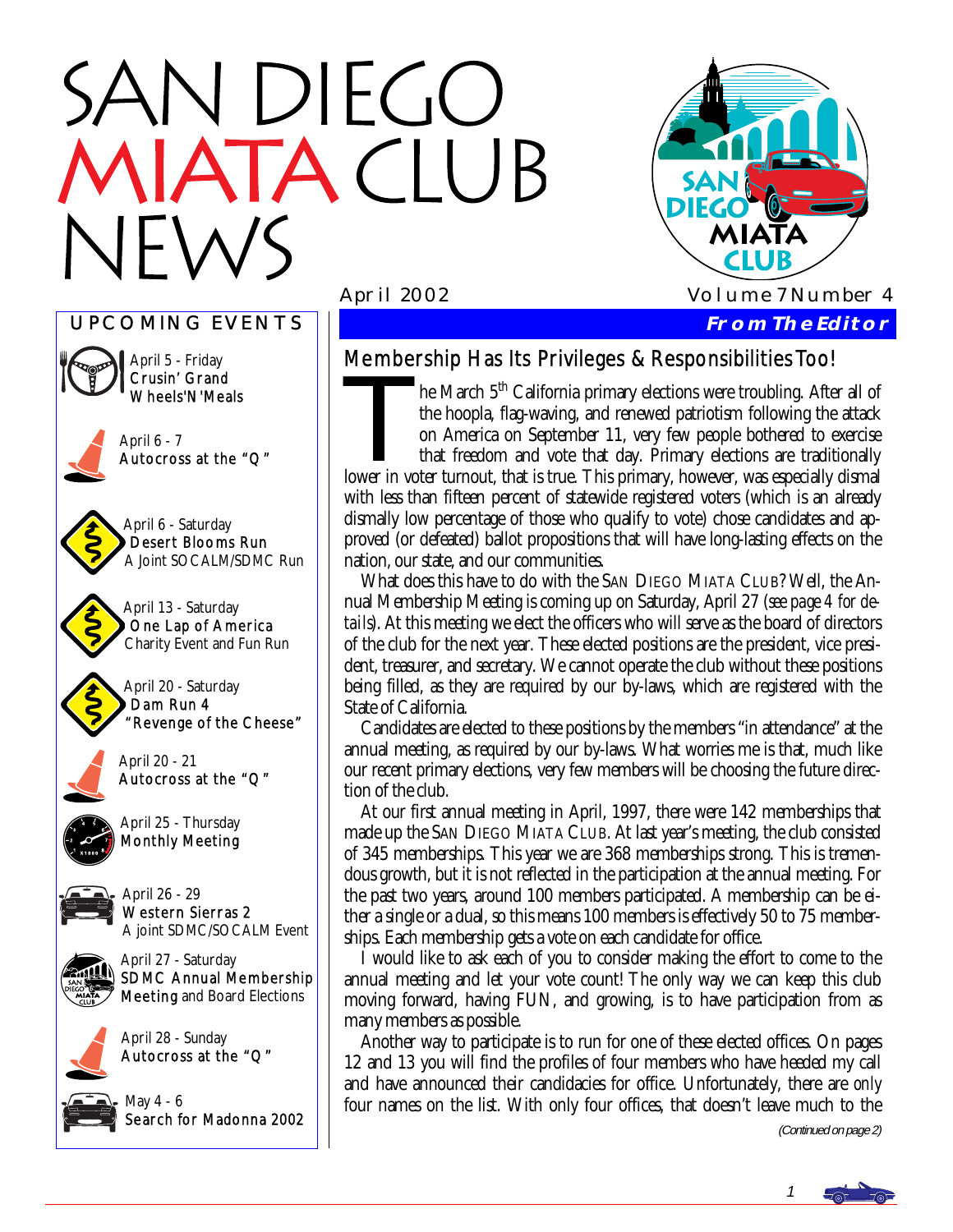#### **From The Editor (Continued from page 1)**

imagination as to the outcome of the elections. Thankfully, these members have stepped forward, and I think they deserve special recognition for that. Our by-laws (there they are again) require that the actual nomination and election to offices be done at the annual meeting. So, it is possible that we will have more members put their names forward at the annual meeting. What a thrill it would be to have members engaged in friendly, and FUN, election battles for the good of the club!

 So, there you have it. My annual plea to the membership to come and participate at the annual meeting. I hope that I am pleasantly surprised by the turnout on April 27. If nothing else, come for the food, cake, and the raffle!

Take care and HAVE FUN!

 ANTHONY "NEVADABOB" WILDE **EDITOR** 

#### **Mission statement**

The purpose of the club is to<br>promote the enjoyment of, and enthusiasm for, one of the world's most exciting sports cars the Mazda Miata.

 Owning and driving a Miata is one of life's great pleasures, and adding the company and camaraderie of like-minded enthusiasts only enhances the experience. Won't you join the fun as we enjoy the beauty of San Diego County from the seat of a very special little roadster? **Let's have fun driving our Miatas!** 

#### **Newsletter Team**

ANTHONY "NEVADABOB" WILDE - Editor [newsletter@sandiegomiataclub.org](mailto:newsletter@sandiegomiataclub.org) VOODOO BOB KRUEGER [voodoo@miata.net](mailto:voodoo@miata.net) DIANE LONG [djaws@san.rr.com](mailto:djaws@san.rr.com) TOM SPRAGUE [tspraguepr@aol.com](mailto:tspraguepr@aol.com) Copies by SEAN O'CONNOR SIGN UP (858) 486-6771

# More Fun Than You Can Shake A Stick At

on't forget your dollars when you come to the SAN DIEGO MIATA CLUB Annual Membership Meeting and board elections. On Saturday, April, 27, be at the San Diego Automotive Museum for the meeting and win some great prizes too! We will be holding a raffle after the business meeting. Some great prizes, from some great Miata vendors, are waiting to go home with the lucky winners.

Here is a partial list of the vendors who have provided items and services for the SDMC raffle:

Allen's Wrench, American Battery, Coast Car Covers, Dent Man, Geri's Bazaar, Good-Win Racing Supply, Just Dings, Kesler Customs, Larry Dennstedt's Auto Repair, Lutz Tire and Service, Team Voodoo, The WheelStore, Dave Turner Motorsports, Ed Hanson's Muffler Shop, Brainstorm Performance, The Crazy Red Italian, Flyin' Miata, Serious Automotive.

Please be sure to thank these vendors for supporting the SAN DIEGO MIATA CLUB and be sure to consider them the next time you have Miata dollars to spend.

 *See page 4 for details about the SDMC Annual Membership Meeting.* 

#### **Board of Directors**

Executive Board **President**  ELLIOT SHEV (858) 679-0777 [president@sandiegomiataclub.org](mailto:president@sandiegomiataclub.org) **Vice President** 

SAL CAUSARANO (760) 787-0624 [vicepresident@sandiegomiataclub.org](mailto:vicepresident@sandiegomiataclub.org)

**Secretary**  JACK DILUSTRO (858) 484-2427 [secretary@sandiegomiataclub.org](mailto:secretary@sandiegomiataclub.org)

**Treasurer JIM BROKAW** (619) 421-2110

[treasurer@sandiegomiataclub.org](mailto:treasurer@sandiegomiataclub.org) Administrative Board

**Membership**  DAVE MARTIN & GALE CHAN (619) 582-2448 or (858) 492-9227 [membership@sandiegomiataclub.org](mailto:membership@sandiegomiataclub.org)

**Events Coordinator**  STEVE WAID (760) 432-0727

[events@sandiegomiataclub.org](mailto:events@sandiegomiataclub.org) **Club E-mail Postmaster/Webmaster** 

ROBERT "JTBOB" HOLLAND (858) 549-4011 [webmaster@sandiegomiataclub.org](mailto:webmaster@sandiegomiataclub.org)

**Club Regalia**  PAULA KENNISON & ROSALIND SCOTT (858) 271-8498 or (760) 789-3872 [regalia@sandiegomiataclub.org](mailto:regalia@sandiegomiataclub.org)

**Newsletter**  ANTHONY "NEVADABOB" WILDE

(858) 693-8095 [newsletter@sandiegomiataclub.org](mailto:newsletter@sandiegomiataclub.org)

To send e-mail to all members of the board: [board@sandiegomiataclub.org](mailto:board@sandiegomiataclub.org)

#### **Notices**

The SAN DIEGO MIATA CLUB is a non-profit California corporation. The *SAN DIEGO MIATA CLUB NEWS* is the monthly newsletter of the SAN DIEGO MIATA CLUB. Use of articles or stories by other Miata clubs is hereby granted, provided proper credit is given. Submissions to the newsletter are welcomed and encouraged. Where possible, please e-mail your submissions to the newsletter editor. Submissions can also be mailed to the club's post office box.

**Submission deadline is the 15th of each month.** 

*Editor reserves the right to edit all submissions.*

The SAN DIEGO MIATA CLUB has established a dedicated World Wide Web Home Page at:

[www.sandiegomiataclub.org](http://www.sandiegomiataclub.org)

Dedicated 24-hour voice message line: (619) 582-2448

SAN DIEGO MIATA CLUB P.O. Box 23081 San Diego CA 92193

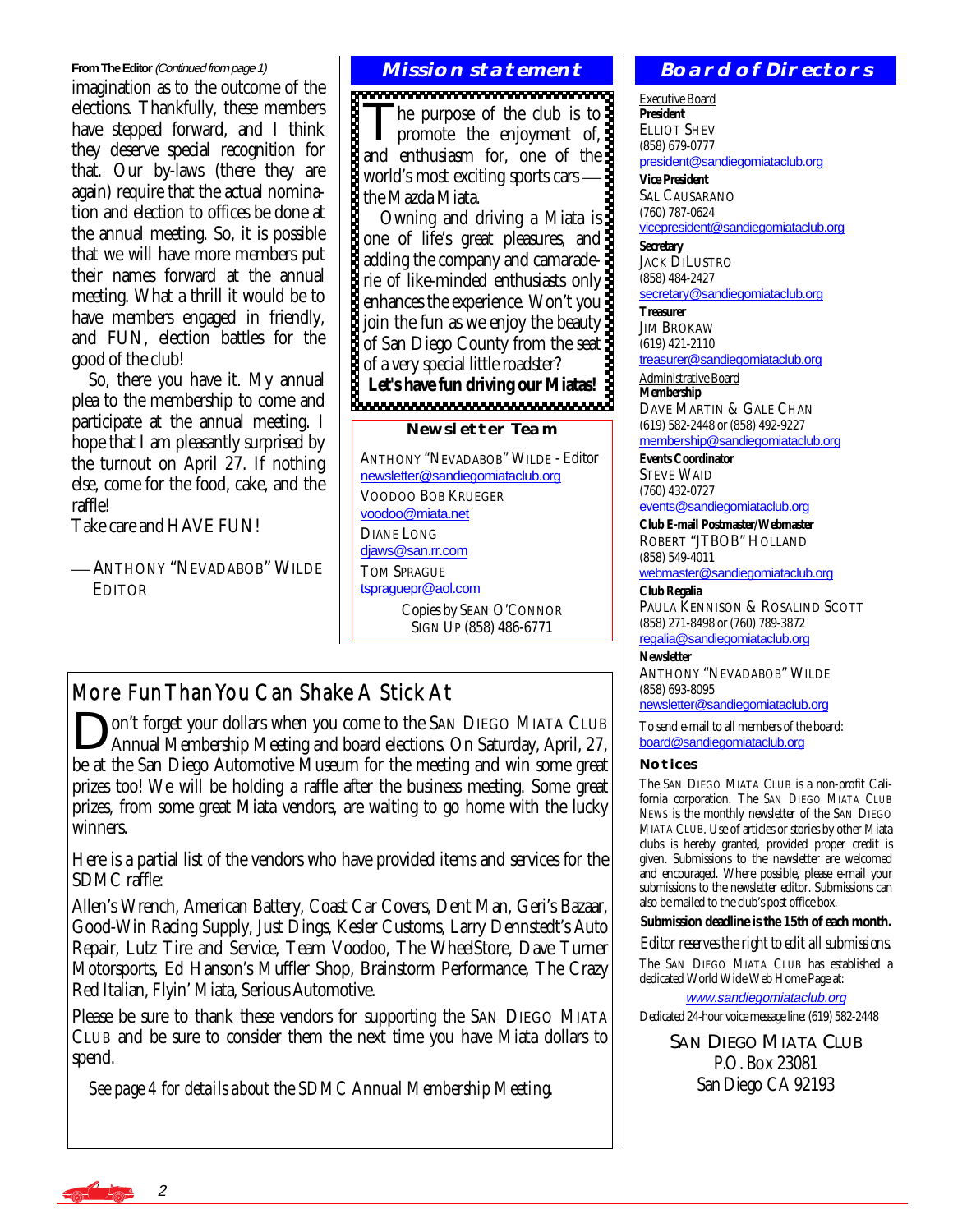# **Upcoming Events for the month of April**

# Crusin' Grand Wheels'N'Meals



Cruisin´ Grand in Escondido starts earlier this year. Beginning with the first Friday in April, every Friday night through September is the time to go to see hot rods, street rods, vintage cars, muscle cars, music, and on the first Friday of each month...Miatas.

#### Autocross

**Dates:** Saturday, April 6 Sunday, April 7 **Time:** 9 a.m. **Place:** Qualcomm Stadium Mission Valley, southeast lot. SCAT Saturday, practice. Sunday, championship event.

#### Desert Blooms Run

Joint SOCALM/SDMC Event



**Time:** 10 a.m.

- **Meeting Place:** Stater Brothers Shop ping Center, 31813 US Highway 79 South, Temecula.
- **Contact:** Steve & Karen Diffen bacher, (909) 466-8733, [sdiffen@earthlink.net](mailto:sdiffen@earthlink.net)

Like to drive, see sights, and eat? Then this run is for you. It has it all. We almost named it the kitchen sink because it has everything else. There are three driving sections to this run that cover everything from rolling hills with high speed sweepers and beautiful scenery to tight fast twisties.

 From Temecula we will wind our way down to Borrego Springs, where we will stop for lunch. This section starts out with some beautiful rolling hills and some high speed sweepers. Imagine coming over a crest and in front of you opens up the vast view of the desert floor in bloom with the Salton Sea off in the distance. The desert blooms in late March and early April, so if we're lucky we'll get a special visual treat. Look quickly because soon you'll drill your way down fast tight twisties to the desert floor. Have lunch in one of four restaurants in Borrego Springs or bring a picnic lunch and enjoy the warm, dry desert air. Have a date shake or piece of Julian Apple Pie from the fudge shop.

The next section will twist us up out of the desert on our way to Mt. Palomar. In this section we will go up a change in elevation of 5,000 ft. There is one section that is so twisty we call it twisted. This four mile stretch has more turns then you can count. We will stop at the Mt. Palomar observatory for a break and to view the 200" Hale telescope.

 The final section will take us down some more wonderfully twisty roads to the Mission San Antonio De Pala. The run will officially end here. From here you can tour the mission to take a break before heading home. Speaking of heading home, if you are going north you can take SR16 to Temecula for another 10 miles or so of twisties, and if you're feeling lucky stop at the Pechanga Casino.

 This run will go down and up and down a total of over 10,000 ft. in elevation change. That means great roads! So, whatever you're doing, drop it and join us for this Spring event. You don't want to miss this one.

*Directions to Meeting Place:* Take the 15 to exit US 79 South in Temecula. Go east 2.1 miles to the Stater Brothers Shopping Plaza. Park in front of Stein Mart at the end near the Chevron Station.

### One Lap of America

Fun Run & Charity Event **Date:** Saturday, April 13 **Time:** Drivers meeting at 10:45 a.m.  Dinner: 3:30 p.m. at Dalton's Roadhouse in San Marcos

- **Meeting Place:** Viejas Parking Lot South of the Outlet in the upper level.
- **Run Leaders:** DENNIS & MARYANNE GARON, [dmgaron@cox.net](mailto:dmgaron@cox.net) or

#### (760) 747-1115 **Event Contact:** Edd Hendricks, [edd\\_fear@yahoo.com](mailto:edd_fear@yahoo.com)

#### *This run qualifies toward mileage award.*

In conjunction with the One Lap, Edd is raising money for a couple of charities that he is familiar with: Easter Seals and the Autism Society. That's the impetus behind the dinner & run (besides, that it seems like a good idea!). This fun run and dinner will help SOCALM member Edd Hendricks as he represents Miata clubs in participating in the Tire Rack Cannonball One Lap Of America. The Website is [www.onelapofamerica.](http://www.onelapofamerica.com) [com](http://www.onelapofamerica.com). The participants will drive 5500 miles in 11 days and drive on nine race tracks around the country. Edd is meeting Lyn Vogel, who will be his co-driver, in Rochester, New York on May 3rd. Some days will require 1000 miles of driving.

 Our Fun Run will take us through some country our club members have not traveled in a while, ending up in some familiar territory. Come for the driving...the friendship...the food...the opportunity to help two very worthy charities.

#### Dam Run 4



"Revenge of the Cheese" **Date:** Saturday, April 20 **Meeting Time:** 8:30 a.m. for break fast. Drivers meeting 9:45 in front of Rosa's Cantina. Run starts at 10 a.m.; sharp! **Meeting Place:** Rosa's Cantina, Old Town Temecula

**Coordinators:** JOHN & JOYCE RICHARDSON, [miatajuan@hotmail.com](mailto:miatajuan@hotmail.com)

**Upcoming Events** (Continued on page 4)



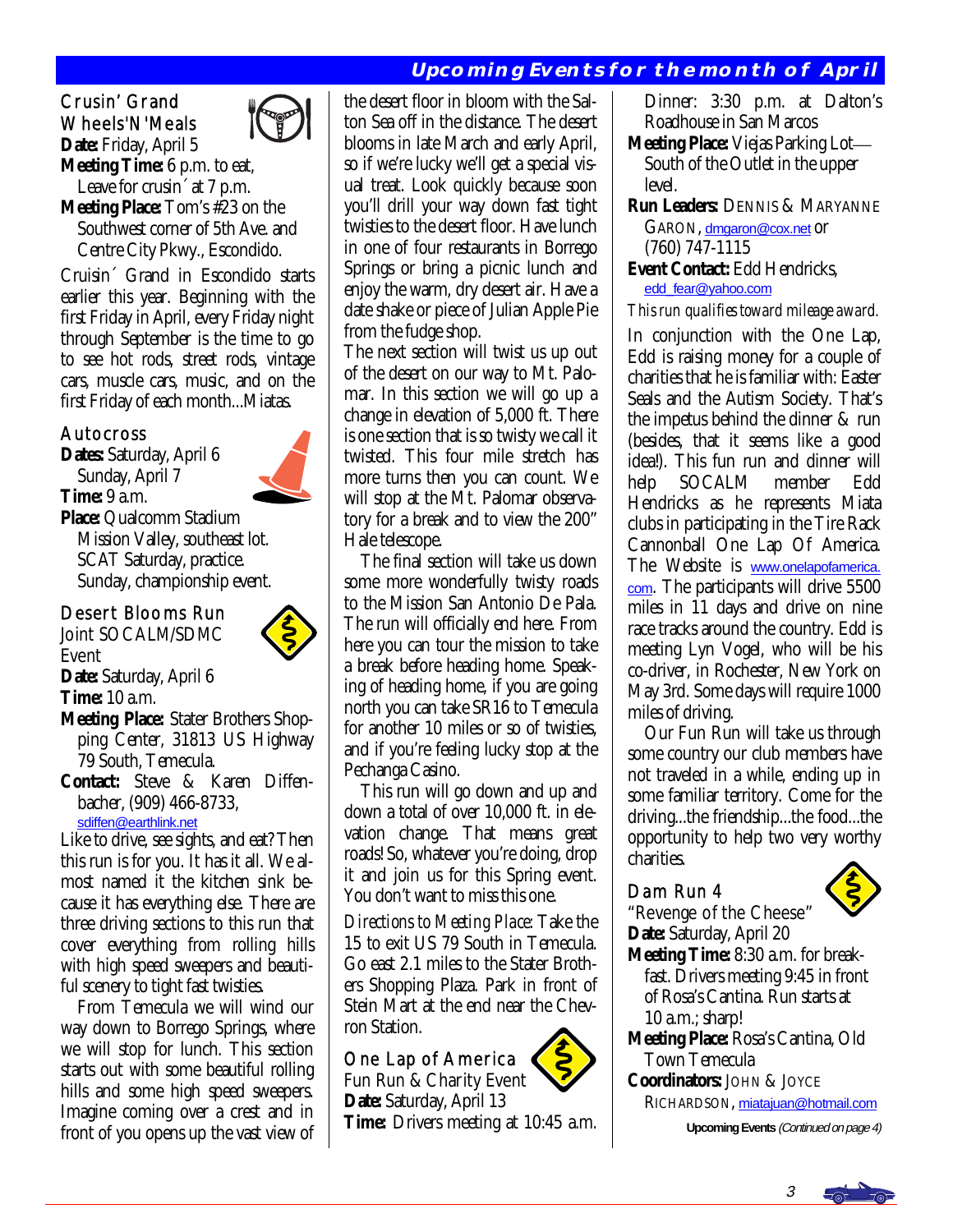**Upcoming April Events** (Continued from page 3) *This run qualifies toward mileage award.* The fourth annual Dam Run is almost here. This year we'll again line up by car color and divide into six teams. The teams will be red, blue, green, silver, black and white, and of course the wine and cheese team (yellow, orange and purple). Since the wine and cheesers were defeated last year, they do plan revenge this time around. The run this year will start out at Rosa's Cantina in Old Town Temecula. From there we'll head out to the newly paved Sage Road for some twisty fun and take on awesome Red Mountain Road, which overlooks the Dam. We'll make a quick pit stop at the Dam visitors center and then head over to a cheese factory across from the Dam overlook. While there, we'll break the cars up into groups to go up to the Dam overlook. We are currently trying to arrange a tour of the Dam pumping plant, but we haven't confirmed with them yet. The run is scheduled to end at Oscar's in Temecula, where we will have our second annual Dam Talent Contest. Should be an awesome day of fun and competition!

*Directions to Meeting Place:* Temecula, I-15 at Rancho California exit. Drive to the West side of I-15, turn left on Front Street to Rosa's Cantina (28636 Front Street). Queue up along both sides of Front Street by color.

#### Autocross

**Dates:** Saturday, April 20 Sunday, April 21 **Time:** 9 a.m. **Place:** Qualcomm Stadium Mission Valley, west lot. DCCSD Saturday, practice. Sunday, championship event.

Monthly Meeting

**Date:** Thursday, April 25 **Time:** 6 p.m. **Place:** Boll Weevil 9330 Clairemont Mesa Blvd.  (at Ruffin Road), San Diego (858) 571-6225

This event is the single best way to meet your fellow club members, ask questions, share stories, etc.

*Don't miss the fun!* 

# Western Sierras 2

A Joint SDMC/SOCALM Event **Date:** April 26 - April 29 **Place:** Shilo Inn 40644 Highway 41, Oakhurst, CA **Time:** Saturday, 10 a.m **Contact:** TOM WOOD,

 [inlandempire@socalm.org](mailto:inlandempire@socalm.org) or (909) 864-6271

We have arranged to spend Friday and Saturday night at the Shilo Inn in Oakhurst. On Saturday there will be a choice of two runs-one into Yosemite and the other exploring the historic towns along Highway 49. Both will be leisurely, with time to shop for antiques and crafts, take scenic pictures, or go hiking.

 On Sunday, we will head south toward Kings Canyon/Sequoia. There will be opportunities for those who must return home to do so. The rest of us will drive into the National Park and gaze at the big trees before spending the night in Three Rivers. Then on Monday we will explore more twisties as we head home.

*Directions:* This is an extensive trip. Please contact Tom ASAP so we can put you on the mailing list for all of the information about hotel reservations and meals. For those interested, we will be setting up a caravan for the drive north on Friday afternoon. Ì

#### SDMC Annual Membership Meeting

and Board Elections **Date:** Saturday, April 27

**Place:** Hall of Fame Room inside the San Diego Automotive Museum, Balboa Park.

**Time:** 10 a.m.

Enter at the side door, to the left of the main entrance, and go up the

stairs to the right. The meeting will start promptly at 10 a.m. Please remember to bring your membership card to receive a ballot.

#### *One ballot per membership.*

We will have a "pot luck" meal after the business is finished. Please bring a dish to share that does not require cooking or heating. NO HEATING or COOKING is allowed inside the Auto Museum building. Soda and cake will be provided.

#### Autocross

**Dates:** Sunday, April 28 **Time:** 9 a.m. **Place:** Qualcomm Stadium Mission Valley, west lot. SDAD Sunday, practice.



#### Danny McKeever's Fast Lane High-Performance Driving School



**Dates:** May 4 - 5 **Place:** Streets of Willow Springs **Coordinator:** Robert Arance,

 (661) 295-8140 x490 or [roberta@uvdi.](mailto:roberta@uvdi.com) [com](mailto:roberta@uvdi.com).

This high-performance driving school is open to drivers of *all* skill levels. You will be grouped according to your comfort level and track experience for maximum safety.

Entry fee includes:

- High-performance driving manual
- 5x7 group picture
- Lunch each day
- Certificate of completion
- Classroom instruction
- Individual ride-along instruction
- Approximately 150 to 175 track miles per day

Saturday and/or Sunday at the "Streets of Willow" track. \$175 for one-day school (Saturday for Novice, all others either day); \$350 for two-







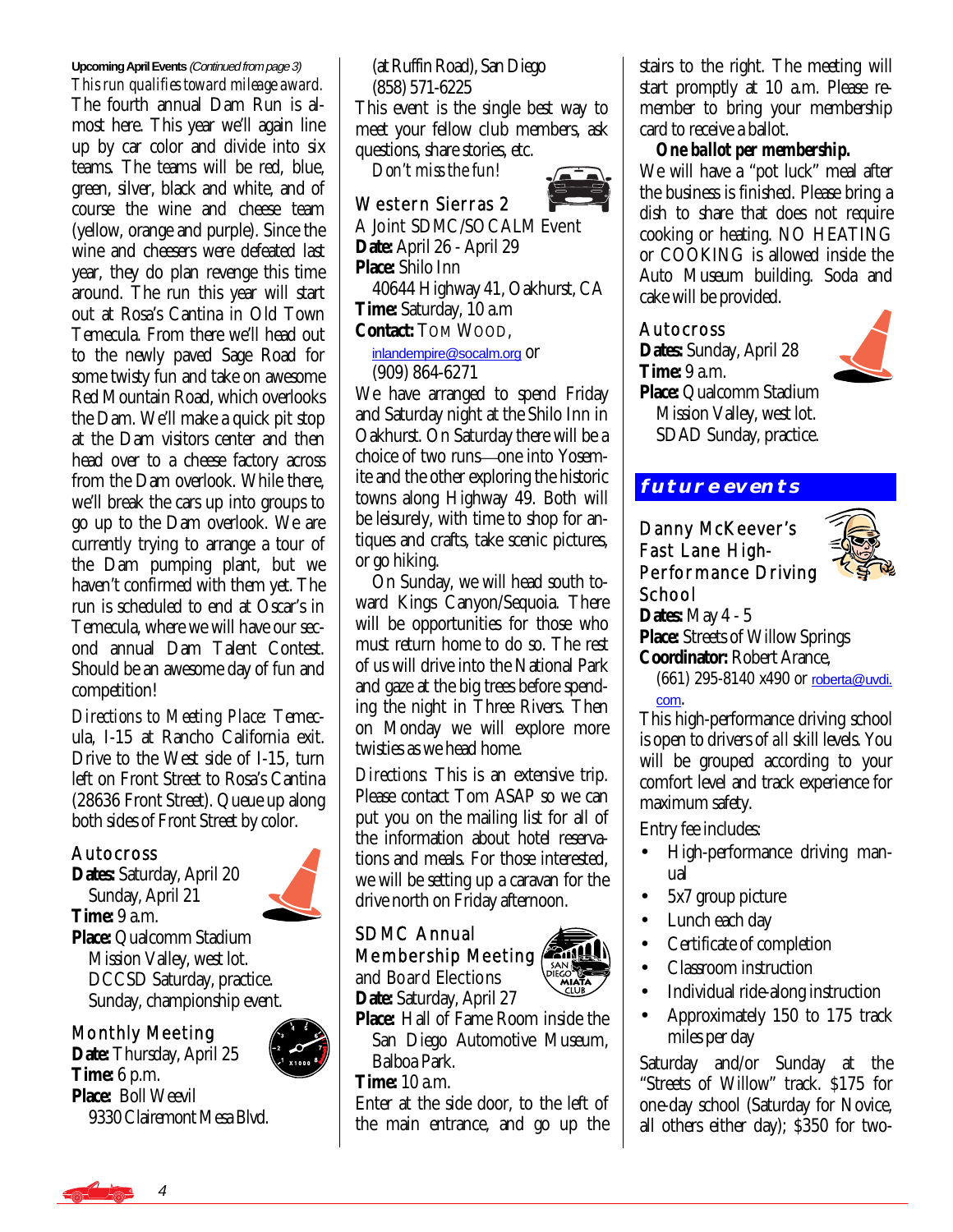day school.

 Limited to a maximum of 30 drivers each day (two 15-car run groups). No roll over bar or racing belts required. Helmets and driving suits provided. Teenagers are welcome with signed parental consent form.

Monday on the 2 ½ mile "Willow Springs International Raceway" track.

- ∗ \$200 for the day.
- ∗ Must have completed the two-day "Streets of Willow" school.
- Cars must have roll over bars and racing belts to participate on the big track.
- ∗ Monday event depends on having at least eight entries.

Payment, by check for the full amount, made out to Robert Arance, should be sent to:

 Robert Arance 25455 Via Dalia Valencia, CA 91355

Please RSVP to Robert ASAP...spots will be reserved with receipt of money.

Willow Springs Web site:

[http://www.willowspringsraceway.com/](http://www.willowspringsraceway.com)

Danny McKeever's Web site: [http://www.raceschool.com/](http://www.raceschool.com)

**Hotel Info:** The group hotel room rate at the Park Plaza (formerly the Essex House) (800/524-2924 or 661/948-0961) in Lancaster, approximately 20 minutes from the track, is \$60 for a double or king, add \$10 for an extra person. Ask for the Willow Springs Rate.

#### The Search for Madonna 2002 **When:** May 4-6



**Coordinator:** STEVE WAID [swaid@cox.net](mailto:swaid@cox.net), (760) 432-0727

On Saturday, May 4th, an SDMC group leaves San Diego County as a caravan and heads towards Frazier Park. This is the northern rendezvous point. From here we take a scenic and twisty route through the mountains to Highway 101 just north of Santa Maria and then head north to the Madonna Inn in San Luis Obispo. The Madonna Inn has 109 distinctly different and elaborately decorated rooms. Each participant will have chosen a room to his liking.

#### **How to become a Searcher:**

Go to the Madonna Inn Web page and make your room selection. [www.](http://www.madonnainn.com) [madonnainn.com](http://www.madonnainn.com). Call the Madonna Inn and reserve your room. Be sure to say "Miata club" so that you can access the reserved block of rooms. Call or e-mail Steve with your room selection, by room name and number. Ī

# San Diego Automotive 6 Museum Car Club Council 3rd Annual Car Club Car Show

**Date:** Saturday, May 11 **Time:** 9 a.m. - Registration, show starts at 10 a.m. **Place:** In front of the San Diego Auto motive Museum, Balboa Park. *Details in the May issue of the SAN*

*DIEGO MIATA CLUB NEWS.* 

#### **UPCOMING regional and national events**

2002 National Miata Event **When:** September 19-22, 2002 **Where:** Hilton, Washington Dulles

 Airport City, Herndon, VA Take the scenic routes to the Nation's Capital for the 2002 National Miata Event hosted by Mazda Sportscar Club of Washington D.C. and sponsored by the MIATA OWNERS CLUB. Come and spend quality time getting closer to your Miata and the road. Just a few of the activities planned: carshow, autocross, drag strip races, defensive driving school, race track tour (touring laps), funcanna, road rallies & scavenger hunt, dynamometer testing and much, much, more! And, MOC Members get \$25 off the registration fees! For further details and additional information regarding the 2002 National Miata Event check out the event Web site at [www.mscw.com/](http://www.mscw.com/Miata2002) [Miata2002](http://www.mscw.com/Miata2002) or phone (703) 278-8005.

# Time to Clean Out The Garage!

 $\prod$  f you've been saving<br>the oil drained out of your Miata (or OTM), now is a good time to recy-



cle it. The City of San Diego has the following recycling events coming up:

#### **Saturday, April 13**

 U.C.S.D. Corner of N. Torrey Pines Road & Salk Institute Road (east side). Parking Lot #355 La Jolla 92093

#### **Saturday, May 18**

 Montgomery High School 3250 Palm Avenue at Hawaii Avenue San Diego 92154

Collection events are from 9 a.m. - 1 p.m.

 They will accept a maximum of 10 gallons of used oil (Please transport in a sealable container), antifreeze, oil filters, and automotive batteries.

 These events, sponsored by the City of San Diego, are open ONLY to residents of the city. For more information, call (619) 235-2105. If you are not in the city of San Diego, please contact your city's environmental affairs department or the county agency for similar events in your area. Most auto parts stores and repair shops will also accept used oil for recycling.

# Badges?

ave you been wondering where to get those nifty engraved plastic name badges that have been turning up on members at the latest events? They are available for mere \$6.50 each, including shipping to your home, from VICKY KRUEGER.

 You will need to give her cash up front, as the badges need to paid for in advance. Lots of colors are available to match your Miata.

 See Vicky at a monthly meeting or e-mail her at [vicky@teamvoodoo.com](mailto:vicky@teamvoodoo.com).

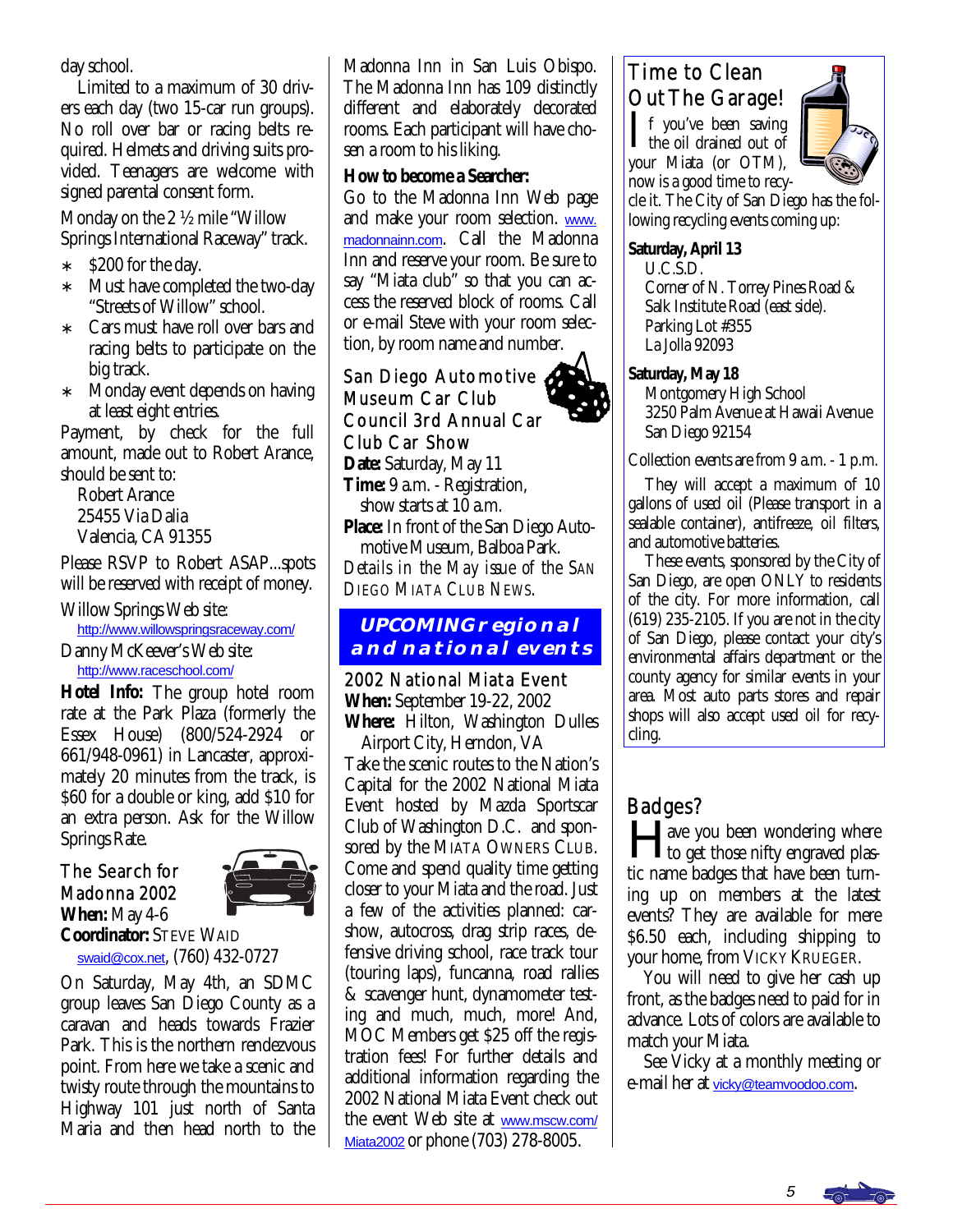#### **member profile**



-GEOFF FAHRING & XAVIER CASTILLO

We avier and I can very often be found talking it up with fellow SDMC members. Whether Xavier is offering or asking for advice, or I'm be found talking it up with fellow SDMC members. Whether Xavier is talking about the latest equipment to be purchased, we two are always together as an active part of the SAN DIEGO MIATA CLUB. However, it has not always been this way.

 In January 2000 I was sitting in front of my computer cyber shopping for another car, again. Usually I just look. However, by this time I had already owned five water-cooled performance VWs, a Ford-powered MG Midget, a 1992 Miata, and too many Merkurs to count. In fact, I was still somewhat of an expert and die-hard fan of the orphaned XR4Ti from Ford Europe. However, many years of repair bills and expensive parts, along with constant worrying over daily reliability issues, led me to finally come back to my senses. You notice I said that I "used to" own a Miata. It had to be sold in 1996, less than a year after I bought it. There was a job change and the cute little Miata as a weekend toy was simply not affordable.

 In early 2000 I started shopping for another MX-5 to replace my long lost love. Weeks and weeks of Internet searching turned up several good deals, and then one day I found it. A dealer in Modesto was advertising a yellow Miata with roll bar and custom wheels. There was no picture posted with the ad. I quickly phoned the dealer and spoke to the owner. "Is the car yellow under the hood and in the trunk?" "Yes, of course", the dealer responded. "It is all original; it has not been repainted." However, the owner also did not seem to realize what a rare car he had on his lot. "What kind of wheels does it have?" The dealer went and checked. "They say BBS," came the reply. A deal was quickly arranged so I boarded a Greyhound bus for the Central Valley two days later. "Little Amarillo," as the 1992 Sunburst Yellow was soon to be named, was purchased sight-and test drive-unseen.

 Many months after bringing this yellow jewel home, I was at the car wash and two SDMC members approached to comment on my car. Until then, I had not taken the time to research the local Miata club. It did not take me long to sign up and join. My first run was the *very hot* Dam Run of 2000.

 Some of you may remember us talking about getting Xavier a Miata while we were on the Search for

Madonna run last year. Up to that point, we were a one Miata family. However, Xavier exhibits more of a "need for speed," so I found the perfect excuse to buy a second Miata. Initially we were shopping for a black one, but I happened across a great deal on a well-used 1991 BRG and we purchased it after a month of patience and negotiating. "Huey the frog" joined our happy family in June, 2001.

 Our favorite part of belonging to the SAN DIEGO MIATA CLUB is the camaraderie. We enjoy tooling along back-country roads and watching as many friends run ahead. I am content to tag along in the back and often act as "sweep." The best part for me personally is gathering around at designated rest stops and chatting with so many terrific people and wonderfully warm-hearted individuals. I have never seen so much of San Diego County as I have with SDMC, and I am a native! We love to attend as many club runs as possible and have not missed a monthly meeting in over a year.

 Well, "Huey the Frog" is getting forced induction as I write this so that it can hop a little quicker. I am still perusing the Internet classifieds for

"J.O.M.P" (Just One More Piece) or another car (in addition to, never in place of) and Xavier will be job hunting within a few months. See you at the next SDMC rendezvous.

**- GEOFF FAHRING** 

*To be included in our ongoing series of Member Profiles, write a short (200-400 word) summary and email it to:* 

[newsletter@sandiegomiataclub.org](mailto:newsletter@sandiegomiataclub.org)

*You can also mail it to the Club P.O. Box. Please include a photo. We want to be able see your face. Your photo will be returned.*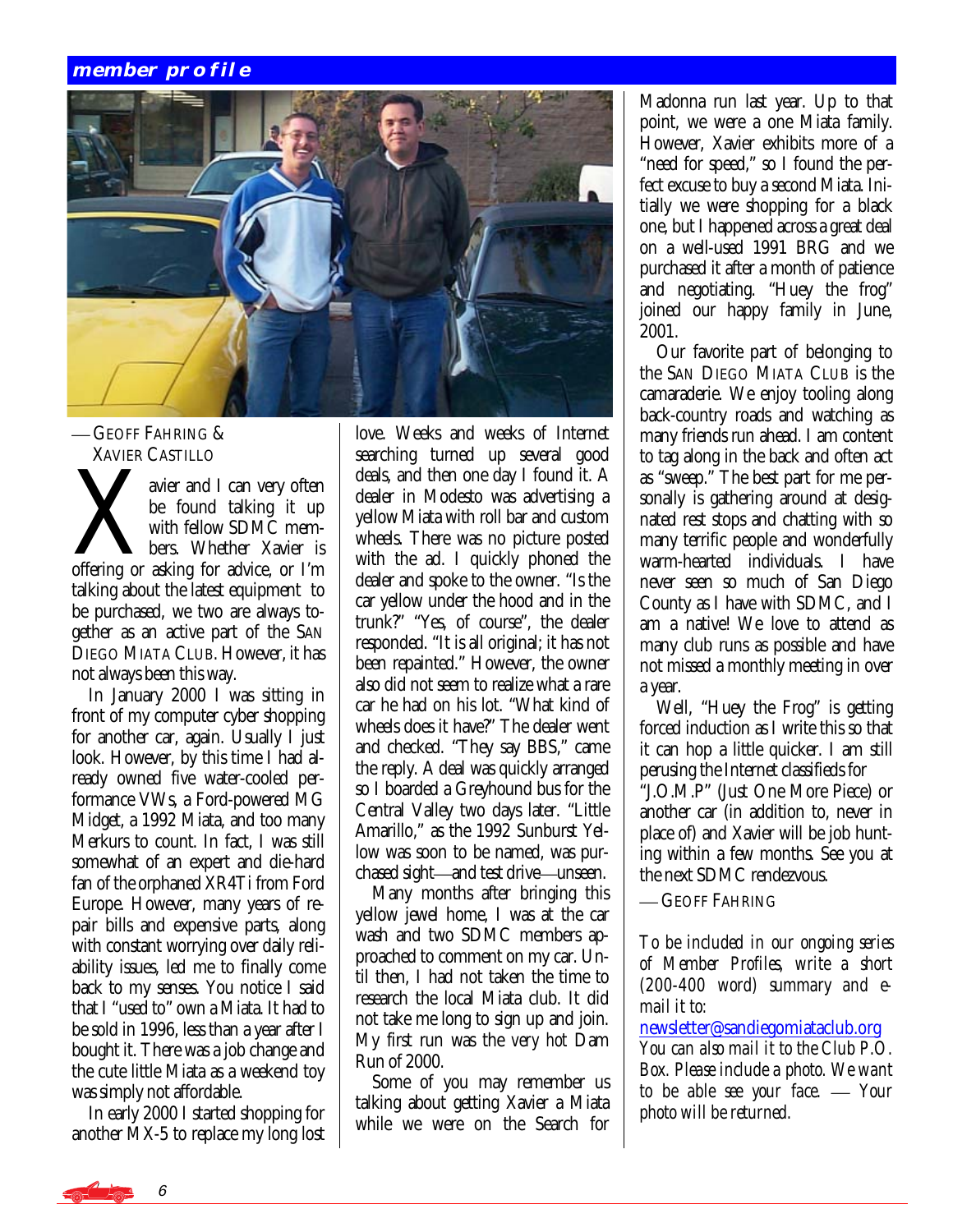# **membership information**

#### **Mileage Awards Program**

Here are the latest members of the Mileage Awards Club. Congratulations to all! Your mileage level patches should be handed out at the next Monthly Meeting.

#### **500 Mile Club**

KEN BARTON DENNIS DIDIER VERONICA DIDIER MICHAEL HEINITZ PAULA KENNISON CYNTHIA MILLER **BOB PFEIFFER** MIKE SCHWARTZ

#### **1000 Mike Club**

RICHARD BEST MARK BOOTH **JANICE BOSTER** JOHN BREEN LINDA BREEN **JIM BROKAW** XAVIER CASTILLO SUE DILUSTRO GEOFF FAHRING DENNIS GARON MARYANNE GARON ROZ SCOTT TOM THOMPSON LAURIE WAID

#### **1500 Mile Club**

CHARLENE BROKAW GERI CAUSARANO ART HAMILTON JD LIMA STEVE WAID

# **2000 Mile Club**

BARB SHEV

# New Members!

**WELCOME to our newest members (since last newsletter):** 

TIM & LINDA BURTCH San Diego 2000 Midnight Blue Base LEO DAILEY & KANYU TSANG

 Oceanside 1990 White

MARCIE GILL San Diego 1995 Montego Blue

FAYE & BRENT JEX Escondido 1999 Emerald Green

VICKI & BRYAN KIEHL Escondido 1990 White B

**JIM KILLEEN**  San Diego 1992 Sunburst Yellow

MINAKO & ORHUN OSKAY Escondido 1999 Red PEP

HELEN SHARP Oceanside 1995 M (Merlot)

ELLEN SIEMENS La Jolla 2001 Black ROGER & KAREN SNIPES

 Alpine 1991 Red B

JANICE & RICK WESSELS Vista 2001 SE (British Racing Green) ROBERT WONG

 San Diego 1995 Montego Blue PEP PETER & JENNIFER WOODSON

 San Diego 1993 White C

# Membership Statistics

As of March 30, 2002, there are 368 memberships (147 single, 221 dual) for a total of 589 members.

Memberships by Miata Color:

- 
- 94 Red<br>51 Whi 51 White
- **Black**
- 33 Emerald Green
- **Silver**
- 19 Montego Blue
- 15 BRG
- 12 Sapphire Blue<br>10 Mariner Blue
- Mariner Blue
- 10 Twilight Blue<br>10 Yellow
- **Yellow**
- 
- 9 Mahogany<br>9 Marina Gre 9 Marina Green<br>8 Laguna Blue
- 8 Laguna Blue<br>7 Crystal Blue
- 7 Crystal Blue
- 6 Merlot<br>6 Starligh
- 6 Starlight Blue
- 3 Midnight Blue<br>2 Evolution Oran
- 2 Evolution Orange<br>1 Laser Blue
- 1 Laser Blue<br>1 Foonlant (e
- 1 Eggplant (custom)<br>1 Teal (custom)
- 1 Teal (custom)<br>9 Unreported\*
- Unreported\*
- Unreported means a member does not have a Miata at this time.

# Renewing Members<br>(since last newsletter):

DONALD ARMSTRONG & ANITA ALLENBY CRAIG J. DUNNE LARRY FIMON JOSEPH FOX BRUCE & CHRISTINE HILL DAVE HINA JEANETTE & JEFF HOLLADAY JULIE & TED HOYT BILL HYDE & JANET WHEATLEY-HYDE CHARLIE & LISA KILGORE HAMILTON LOWDER ROBERT OLSSON ALLEN & VALERIE POLLARD DIXIE RATH RANDY & SUSAN RHODES MICHAEL SIMMONS GENAI & JAY STONEBURNER BILL & LINDA TALLIAN KEVIN WOMACK

7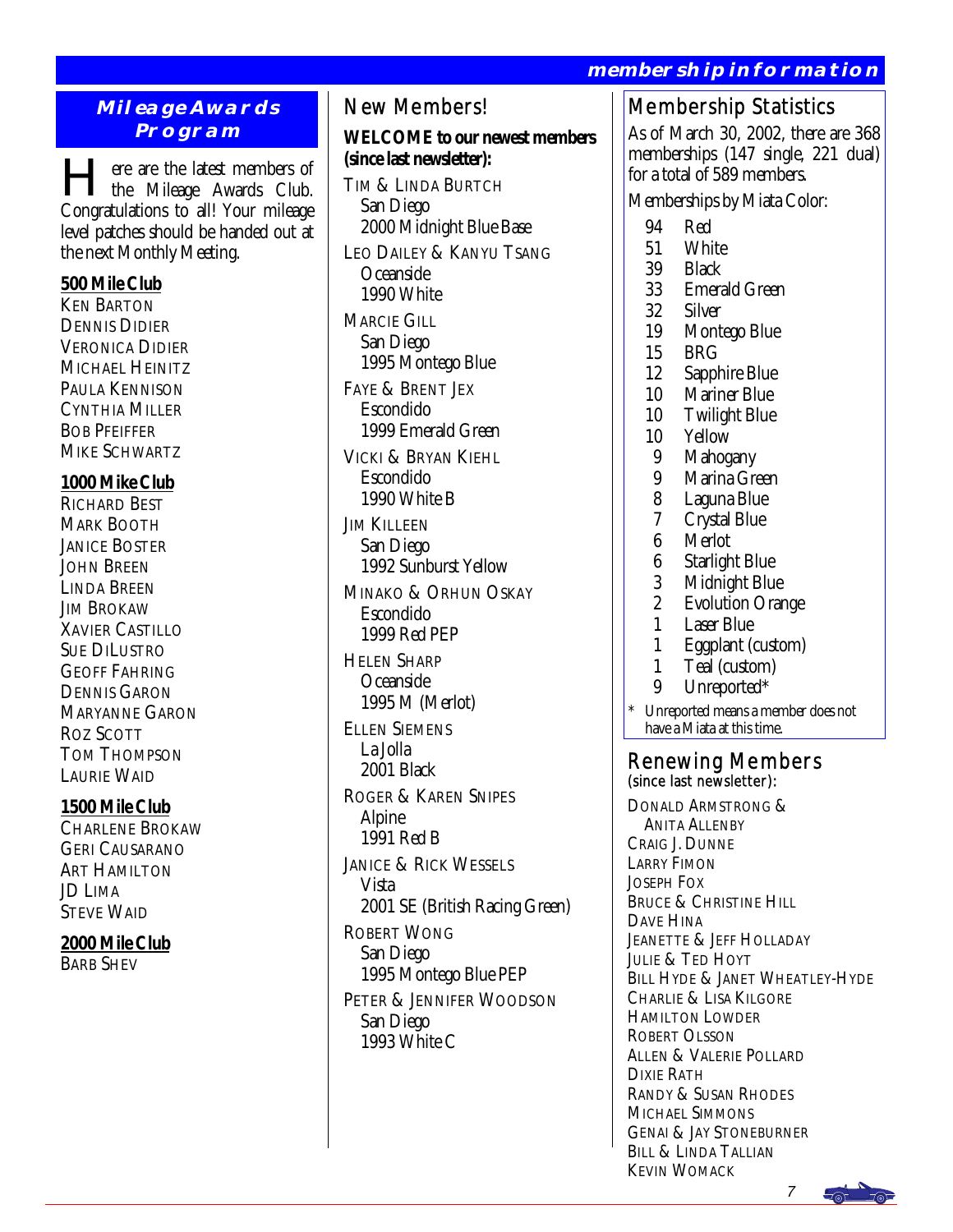#### **Fun Runs**

**FUN RUNS**<br>
here I was, alone in the<br>
parking lot waiting for the<br>
others to join me on a Fish<br>
Run un the coast. I had parking lot waiting for the others to join me on a Fish Run up the coast. I had run, and planned, and called, and run again, and worried about all that might go wrong. I even thought I heard something wrong with my little



grape as I drove it up to Oceanside. Then I saw the first arrival, and I began to feel better. One by one

the pretty little cars arrived, and their owners cheered me up as they awaited our departure. A brief drivers meeting and we were on our way up the freeway. As I led the way I kept looking in my mirror at all the pretty-colored cars, like little jelly beans following me along. We soon turned off the freeway and as we drove down through San Clemente we were greeted by sunny, blue skies and great weather like I've dreamed about. Then came our first strange sighting, a crazy lady on a center island removing her clothes as we passed. Was this a sign, or just a sight of the beach community we were passing? We cruised on by and as I checked my mirrors again I could see those little jelly beans following. When we got to Aliso Park to add our SOCALM friends, I was surprised, as we were right on time and they were all ready to go. Thanks to Barry Rosenberg for arranging the place and having them all there on time. We pulled back out onto Pacific Highway and when I checked my mirrors again I couldn't help but grin from ear to ear as the group of pretty little jelly beans had grown and they were switching positions all the time, but we stayed together. I could see the other people in their OTMs pointing and smiling as we all cruised along to the aquarium. Again a big surprise, we were right on time! Tickets purchased, and in we went. After the Aquarium

February 24 - Sunday There's Something Fishy About This Run II



**Rich Best dons his "Fish Cap" so he can easily be spotted leading the run.** 

adventure, it was off to our reservation for supper at King's Seafood and we were just a few minutes early. I had a great time talking with friends and munching seafood; then it was back to our little cars for the drive home. As I left them one by one and was finally by myself, I still had that ear-to-ear grin and the memory of those little jelly beans on my mind. I thought of the candy dish with the jelly beans in it when I was a kid, and how they would disappear one by one until only a few remained, and a silly question came to mind. Does anybody really like yellow jelly beans?

— RICH BEST



**Gary Scott places his order at King's Seafood. The wine not quite up to par Gary?** 

#### Events Don't Just Happen!

You have probably noticed that the SAN DIEGO MIATA CLUB is an active bunch of enthusiasts. In the past year we have cruised Grand, visited the Getty Museum, driven the Streets of Willow race track, been in parades, autocrossed, picnicked, had tech days, and more.

*Question:* How does all this happen? *Answer:* People like YOU make it happen.

The easiest way to explain how an event occurs is to say that someone says to himself, "I am going to get in my Miata and go (insert what you enjoy here), and I am going to invite my Miata friends to join me." The next step is to call STEVE WAID, our events coordinator, and ask him to assist you in getting the invitation out. Steve is available at (760) 432-0727 or [events@sandiegomiataclub.org](mailto:events@sandiegomiataclub.org).

 If you want to earn the always desirable SAN DIEGO MIATA CLUB magnetics in your car color, then the only requirement is that the event be a driving event. A caravan to an event does not qualify…such as the trip to the Getty Museum. However, if an indirect "run" to an event is put together, then the magnetics are earned. A recent example would be DUSTIN LEWIS' run to the Santee Drive-in last August. Dustin earned his magnetics that day, and we all got to watch movies too.

 Ask the club to join you the next time you plan to do something fun. You'll enjoy yourself even more when you have fellow Miataphiles along for the ride!

8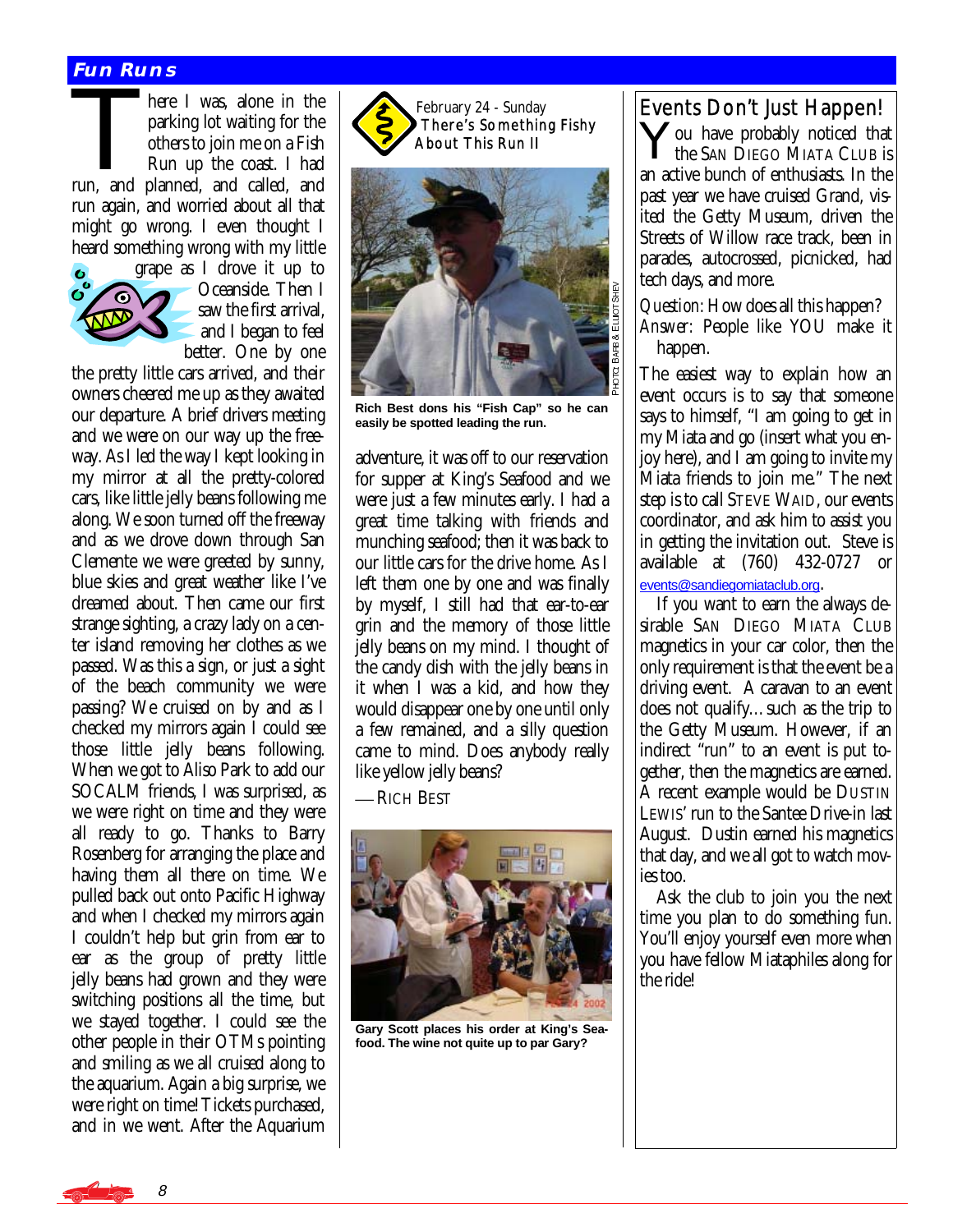**The beginning of the 2002 edition of the Puke started with early morning drizzle and threatening skies when 70-plus cars showed up at the Olympic Training Center.** 





**As the run began the roads dried and the crisp, clean air was soon filled with the sounds of Miatas as they took to the twisties. There were roads that curved right...** 

**and roads that curved left...** 



-<br>24

O. CHARLENE& JIM BROK

⋛



**and thankfully Engineers Road has curves that go left AND right. This is the Puke-O-Rama, so the more curves the better.** 

LOH

Q CHARLENE& JIM BROK

⋛



**The Master of the Puke, Steve Waid is content at the end of the road.** 



(by the way-great run, STEVE & LAUhile driving the 2002 Puke-O-Rama RIE) I had some time to "wax poetic" while stuck behind a seemingly endless onslaught of O. T. M.s (Other Than Miata).

# Ode to the O.T.M.

OTM, OTM I am on a run, OTM, OTM someone get a gun.

- OTM, OTM my grandma goes faster than you do,
- OTM, OTM I *must* catch up to Voo doo.
- OTM, OTM is this the way it goes?
- OTM, OTM your driving really blows.

OTM, OTM please look in your mirror, OTM, OTM I'm tired of second gear.

OTM, OTM I just want to pass, OTM, OTM I wish you would haul \_\_\_! (Sorry, "G-rated" newsletter.)

OTM, OTM please just go away, OTM, OTM my hair is turning gray.

OTM, OTM my bladder's about to burst, OTM, OTM are you stuck in first?

OTM, OTM thanks a *freaking* bunch, OTM, OTM now I'm late for lunch.

OTM, OTM pulling to the side, OTM, OTM sorry, I did chide?

OTM, OTM thanks a whole lotta, OTM, OTM next time, buy a Miata!

BRUCE LEWIS (stuck behind a Subaru)



**ANITION OLOHE** O JD LIMA

9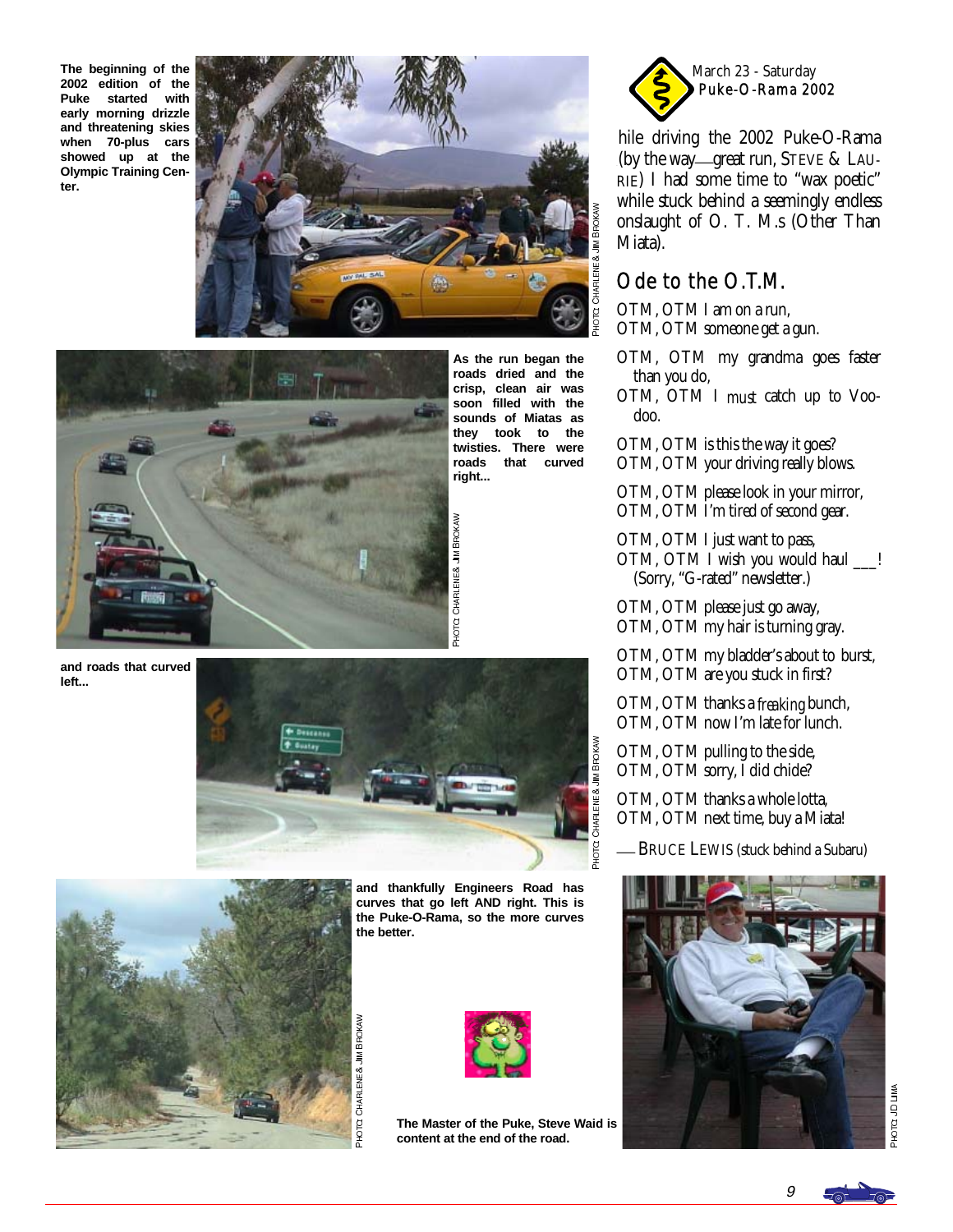# February 10, 2002 Autocross Results

Congratulations to the following SAN DIEGO MIATA CLUB members on their performance at the Solo2 championship event. The event was sponsored by the Datsun Competition Club of San Diego (DCCSD), and held at Qualcomm Stadium.

| Class             | Driver                  | Car       | <b>Place</b> |
|-------------------|-------------------------|-----------|--------------|
| CS                | ED PITTS                | Miata     | 7th          |
| CS                | <b>DENNIS DIDIER</b>    | Miata     | 8th          |
| CS                | <b>JOHN HILTON</b>      | Miata     | 10th         |
| HS                | <b>MARA CALER</b>       | Honda CRX | 2nd          |
| IS <sub>2</sub>   | <b>ROBERT HOLLAND</b>   | Miata     | 1st          |
| IS <sub>2</sub>   | <b>BRIAN GOODWIN</b>    | Miata     | 2nd          |
| IS <sub>2</sub>   | <b>RAINER MUELLER</b>   | Miata     | 4th          |
| IS <sub>2</sub>   | MICHAEL HEINITZ         | Miata     | 5th          |
| IS <sub>2</sub>   | JOSEPH MEDINA           | Miata     | 7th          |
| IS <sub>2</sub>   | <b>STEVE WAID</b>       | Miata     | 8th          |
| IS <sub>2</sub>   | ELLIOT SHEV             | Miata     | 10th         |
| IS2               | JOHN "JD" LIMA          | Miata     | 11th         |
| IS <sub>2</sub>   | MICHAEL CHIAPPETTA      | Miata     | 14th         |
| IS <sub>2</sub>   | <b>BOB KRUEGER</b>      | Miata     | 15th         |
| IS <sub>2</sub> L | <b>BARB SHEV</b>        | Miata     | 2nd          |
| IS3               | <b>RON CHAPMAN</b>      | Honda CRX | 2nd          |
| SU                | <b>HOWARD KUZMINSKI</b> | Miata     | 4th          |

#### **AUTOCROSS AT THE "Q"**



The following autocross events are *tentatively scheduled* to take place in the parking lot of Qualcomm Stadium:

| To confirm autocross information, call: |                   |  |  |  |
|-----------------------------------------|-------------------|--|--|--|
| San Diego SCCA Hotlines (619) 441-1333  |                   |  |  |  |
|                                         | $(800)$ 360-4454  |  |  |  |
| Web page                                | www.sdr-solo2.com |  |  |  |

Come participate or watch SAN DIEGO MIATA CLUB members race at the autocross (timed event). To participate you need to register for a Solo2 card and number (\$15) and have a DOT approved helmet. Loaner helmets are available at the autocross.

# Got Zoom?

| zoom ---------------------------- T-Shirts |                                     |
|--------------------------------------------|-------------------------------------|
|                                            | Zoom ------------------ Sweatshirts |
|                                            | ZOOM ----Pins & Decals!             |

ZOOM, ZOOM, ZOOM...Get your SDMC Regalia directly from the Regalia Gals (ROZ & PAULA) at the upcoming monthly meeting.

 Zoom on down and pick up a few great club items to show off your enthusiasm for the incredible Mazda Miata, and the SAN DIEGO MIATA CLUB.

 Got special sizes, items you want? Call or e-mail ROZ or PAULA and let them know and they will personally hand deliver the items to you at the meeting.

ROZ SCOTT & PAULA KENNISON (760) 789-3872 or (858) 271-8498 or [regalia@sandiegomiataclub.org.](mailto:regalia@sandiegomiataclub.org)

March 3, 2002 Autocross Results

Congratulations to the following SAN DIEGO MIATA CLUB members on their performance at the Solo2 championship event. The event was sponsored by the San Diego ASEBRING Drivers (SDAD), and held at Qualcomm Stadium.

| Class           | Driver                  | Car       | <b>Place</b> |
|-----------------|-------------------------|-----------|--------------|
| CS              | <b>ED PITTS</b>         | Miata     | 7th          |
| CS              | <b>DENNIS DIDIER</b>    | Miata     | 10th         |
| IS <sub>2</sub> | <b>BRIAN GOODWIN</b>    | Miata     | 1st          |
| IS <sub>2</sub> | <b>ELLIOT SHEV</b>      | Miata     | 3rd          |
| IS <sub>2</sub> | <b>RAINER MUELLER</b>   | Miata     | 4th          |
| IS <sub>2</sub> | ROBERT HOLLAND          | Miata     | 5th          |
| IS <sub>2</sub> | <b>KEVIN HAYWOOD</b>    | Miata     | 6th          |
| IS <sub>2</sub> | MIKE SCHWARTZ           | Miata     | 7th          |
| IS <sub>2</sub> | <b>STEVE WAID</b>       | Miata     | 8th          |
| IS <sub>2</sub> | MICHAEL HEINITZ         | Miata     | 9th          |
| IS <sub>2</sub> | <b>JIM BROKAW</b>       | Miata     | 12th         |
| IS <sub>2</sub> | JOHN "JD" LIMA          | Miata     | 13th         |
| IS <sub>2</sub> | <b>JOSEPH MEDINA</b>    | Miata     | 15th         |
| IS2L            | <b>BARB SHEV</b>        | Miata     | 2nd          |
| <b>CSP</b>      | <b>RON CHAPMAN</b>      | Honda CRX | 2nd          |
| <b>CSP</b>      | <b>MARA CALER</b>       | Honda CRX | 3rd          |
| SU              | <b>HOWARD KUZMINSKI</b> | Miata     | 6th          |
| Novice          | <b>FEDERICO ABAD</b>    | Miata     | 1st          |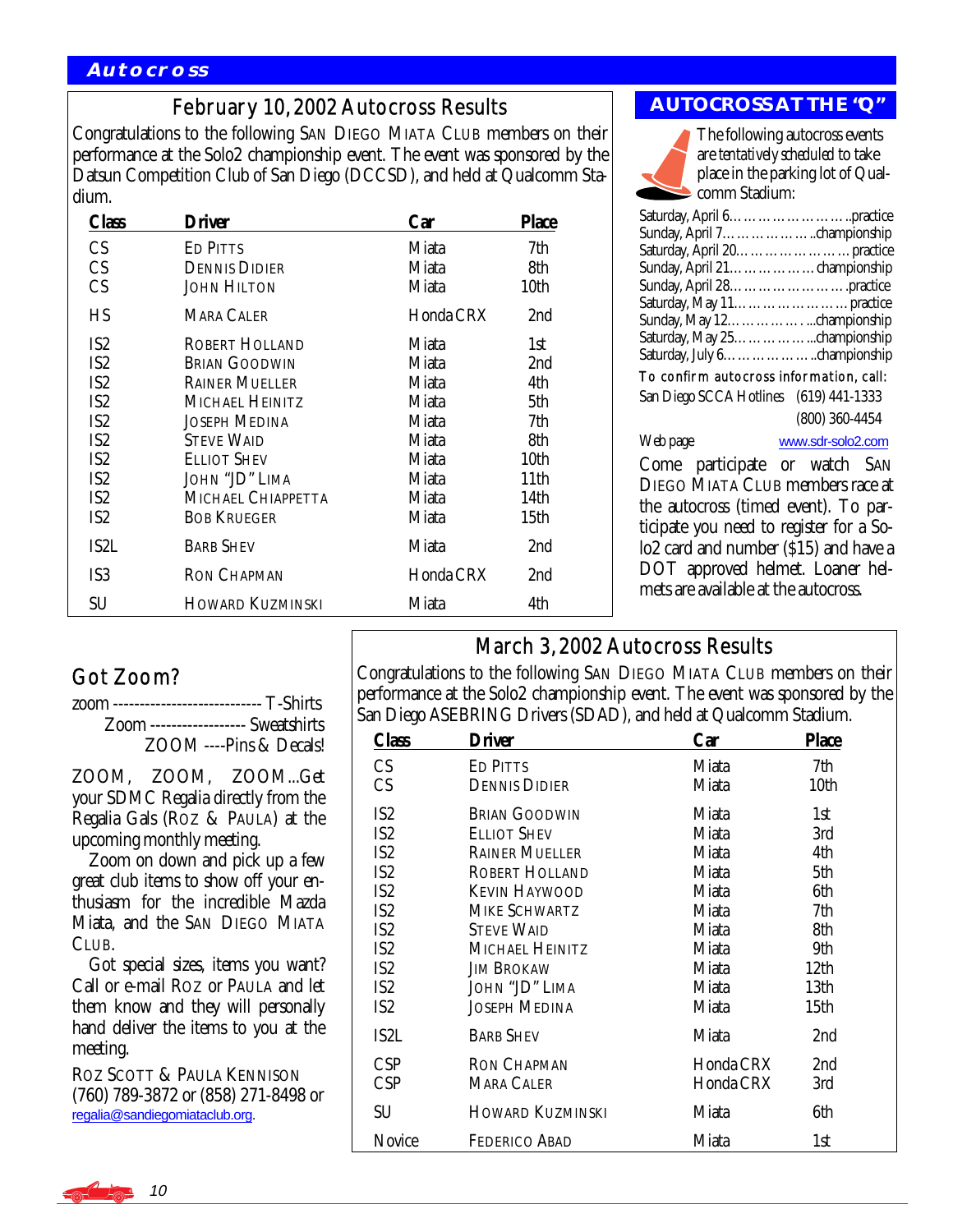

**Howard Kuzminski** 





**Robert Holland** 







# March 16-17, 2002 SCCA Solo2 National Tour Autocross Results

Congratulations to the following SAN DIEGO MIATA CLUB members on their performance at the SCCA Solo2 National Tour event. The event was sponsored by the San Diego Region of SCCA, and held at Qualcomm Stadium.

| <b>Class</b>                                          | Driver                                                           | Car                                   | <b>Sponsor</b>                                                 | <b>Place</b>      |
|-------------------------------------------------------|------------------------------------------------------------------|---------------------------------------|----------------------------------------------------------------|-------------------|
| ES                                                    | <b>KEVIN STEVENS</b>                                             | Miata                                 |                                                                | 9th               |
| HS                                                    | <b>MARA CALER</b>                                                | Honda Civic                           |                                                                | 2 <sub>nd</sub>   |
| <b>CSP</b>                                            | <b>RON CHAPMAN</b>                                               | Honda CRX                             |                                                                | 8th               |
| IS <sub>2</sub><br>IS <sub>2</sub><br>IS <sub>2</sub> | <b>ROBERT HOLLAND</b><br><b>ELLIOT SHEV</b><br><b>STEVE WAID</b> | Miata<br><b>Miata</b><br><b>Miata</b> | <b>Team Voodoo</b><br><b>Team Voodoo</b><br><b>Team Voodoo</b> | 1st<br>3rd<br>4th |
| IS2L                                                  | <b>BARB SHEV</b>                                                 | Miata                                 | <b>Team Voodoo</b>                                             | 2 <sub>nd</sub>   |
| SM <sub>2</sub>                                       | <b>HOWARD KUZMINSKI</b>                                          | Miata                                 |                                                                | 3rd               |

**The three amigos wait their turn on the course at Qualcomm** 





**Barb Shev attacks the National Tour course.** 

PHOTO VOODOOBOBKRUEGER o VoopooBoBKRUEGER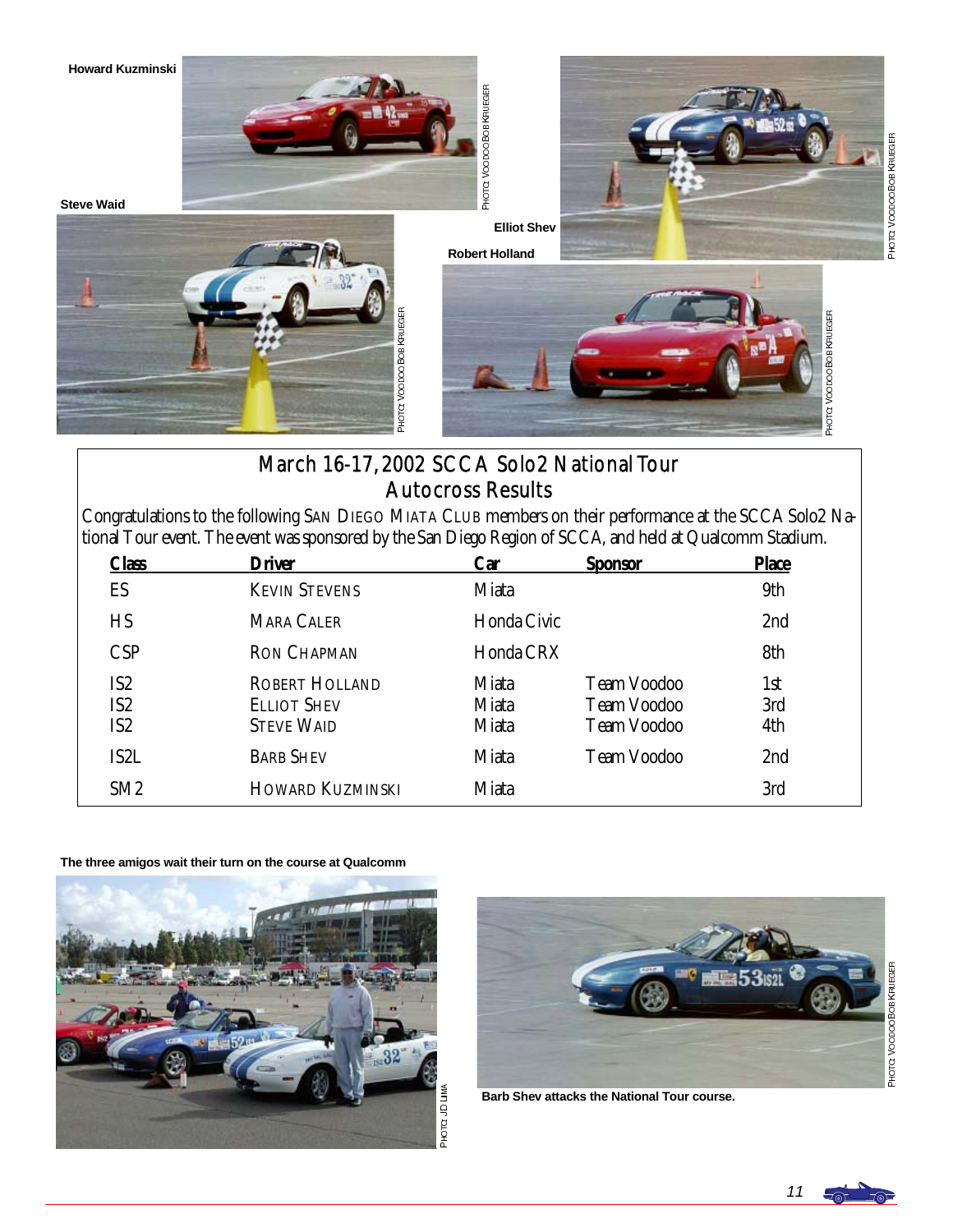#### **Executive Board Candidate Profiles**

Elections to board of directors of the SAN DIEGO MIATA CLUB will take place at the annual membership meeting on Saturday, April 27. The annual meeting, which is held at the San Diego Automotive Museum (see page 4 for details), is where the actual nominations and voting will take place in accordance with the club's bylaws.

 The following are biographical profiles of members who have announced their intent to seek nomination and subsequent election to the board of directors. These profiles have been provided by the candidates for the purpose of letting the rest of the membership know about themselves and their qualifications, skills, desires, or goals as a member of the executive board. These profiles are *not* a requirement for nomination and election. Other eligible members may also seek nomination for election at the annual meeting. Additionally, candidates may be nominated for more than one office; however, they may only be elected to and hold a single office.

— EDITOR

#### **JIM BROKAW**

It has been a privilege to serve this year as treasurer of our fine club, and I would be honored to have the opportunity to serve a second year in that position. Peek under the hood of the SDMC and you will find a small, but extremely energetic, dedicated, and talented group of people working behind the scenes to make ours the best car club anywhere. They schedule and help organize our events, produce and distribute a fantastic newsletter, maintain a great Web site, manage an expanding inventory of SDMC regalia, and keep track of all of our new and renewing memberships. They are the engine of our club, and we are blessed to have them. As treasurer, I will continue to give these volunteers the support they need, and ensure that your dues are used efficiently and effectively to provide the full array of membership services. In the cockpit of the SDMC is a larger group of wonderful folks that, depending on their interests, are volunteering to plan, lead or sweep events, take us to places we've never been, raise money for various charities, show us how to modify our toys, argue passionately for our safety, and just have a lot of fun. They, YOU, are the SDMC. As a member of the board, I will continue to listen to our membership, do my best to represent your interests, and help ensure that the SDMC continues to provide its members with great top-down driving, camaraderie, food, tech advice, and most of all-FUN!

#### **SAL CAUSARANO**

It would be an honor and a privilege to be nominated for the office of president of SDMC. My terms as secretary and vice president have been extremely fulfilling and rewarding, knowing that I was contributing to the continued success of this club. GERI and I have been members of SDMC and Miata owners since 1998. We fell in love with this magical car immediately upon driving it. This little roadster was the catalyst that would lead us to fun, exciting places, laughter and mostly importantly, lasting friendships.

 I do not wish to bore you with my personal or professional past but rather allow me to express to you my vision of the future—the future of SDMC and why I would like to be president of this wonderful club.

 I have been and hope to continue to be an active member of SDMC. My vision is for the continued betterment and success of this club and its members. I do not profess to be a Miata "techie" or one who knows all there is to know about the Miata. I prefer to rely on the many knowledgeable and experienced members who can and often do share that expertise with not only me but the entire membership. I choose to empower individuals and encourage strengths, for that is what moves the individual and the organization in a positive direction as a whole.

If elected, it is my intent to continue to move SDMC in a positive direction—to instill new ideas, to promote enthusiasm among the membership, and to uphold and nurture the mission of this club.

Life is a journey—enjoy the ride. Why not share the FUN and excitement with friends on that journey. That is what this club is all about. Your "Pal" Sal

#### **VERONICA DIDIER, R.N.**

After careful consideration, I have decided to run for secretary of the SAN DIEGO MIATA CLUB. Without going into a resume, let me tell you a little about myself. In the mid-nineties I was the secretary for the Bonita Vista High School Baseball Booster Club. My responsibilities included: recording the minutes at the board and general meetings, reading these minutes at the next months' meetings, and distributing copies of the minutes.

 My first love affair with a car was with my 1972 Karmann Ghia. My most recent is with my gorgeous crystal blue metallic Miata. Both my husband DENNIS and I appreciate sports cars and the people they attract. The time we spend with our fel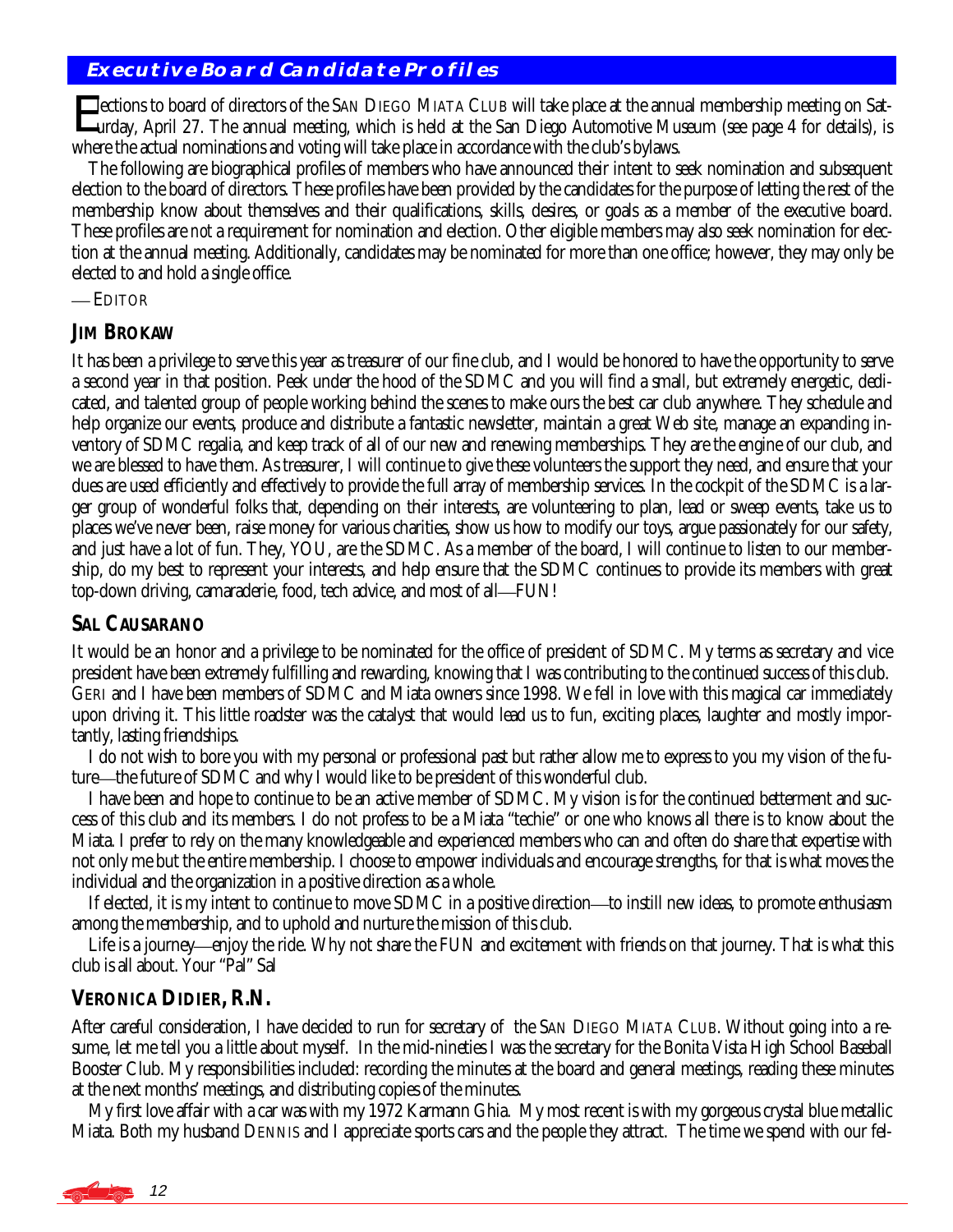low Miataphiles has been FUN and enriching. It is my sincere desire to give back to the club that has given so much to us. It is without reservation that I seek the office of secretary.

#### **STEVE KENNISON**

I thought I might give a little something back to our club that has given PAULA and I so much enjoyment over the past two years. I decided to take the plunge and run for vice president.

 My wife Paula and I joined SDMC in September of `99. I have been a motor head for all of my adult life, but mostly in the motorcycle world. When the Miata first came out I wanted one but didn't have the funds to support both habits (motorcycles and sports cars). Along came 1999 and I no longer had a motorcycle, so I finally ended up getting the Miata I always wanted. I have been enjoying the club and the people in it ever since. Both Paula and I have volunteered for a number of events in SDMC and Paula is currently one of the Regalia Gals. We have also earned our magnetics and led several impromptu runs.

 Professionally, I am a computer scientist and have been project head for several large-budget projects over the years. I have experience in leading teams and providing support to computer users. More importantly, I have been involved with the Boy Scouts of America as an adult leader for twenty years. I have served in almost every major job in the BSA program, including chairman of the adult leader training team for San Diego County Council. This volunteer experience will be very helpful when dealing with the running of our car club. I have a desire to help to continue the tradition of the SAN DIEGO MIATA CLUB. I believe this is the finest organization and group of people with whom I've ever been involved. I would appreciate the opportunity to serve as vice president and make this club go and grow. Sincerely, the other Steve, aka Nails

#### **Spec Miata Racing**

The SCCA Double Regional races<br>March 16-17 at Buttonwillow Raceway saw nine Spec Miatas (SM) in attendance. This is the largest So-Cal turnout so far this year. The SMs ran in a race group with several flavors of Improved Touring (IT) cars, American Sedan (AS) and Touring 1 (T1) cars. In all, there were 38 cars in this group. Saturday's race was held under dry conditions. We ran the full course (2.9 miles) clockwise.

 I had qualified seventh of the nine SMs. A mishap early on cost me that position. I left the track after "Magic Mountain" and spun into a cloud of dust left by a fellow SM having gone off immediately before me at the same location. Unfortunately, he was still there and our cars collided. My right rear quarter collected his driver's side. I was able to continue and finish the race with a tire that eventually sliced through. The other fellow was not so lucky. In addition to the severe body damage his engine had been knocked loose of its mounts. Repairs to both our cars later that day enabled us to race again on Sunday.

Sunday was even more exciting and

less costly. This time the rain would not be held back. I was fortunate enough to have a good set of rain tires handy and put them to good use. I must admit to great apprehension about racing in the rain. This was another first for me.



 We had 35 cars for this race. I had qualified in seventh position for Sunday's race and was hoping to keep the other two behind me. My tires proved to be a great advantage. I learned their limits quickly and was able to pass two SMs early on. I later lost those two spots when I overcooked the exit of tight hairpin. I kept it on the asphalt and was soon back in the fray. I later regained several positions and eventually finished fifth in class and 21st overall.

 It rained almost continuously during our race and I enjoyed the most

exciting race yet this year. The poor visibility improved my attentiveness and focus. It was a wonderful experience from which I learned a great deal and further developed my skills.

 The next week was spent getting the damage repaired in preparation for the March 23-24 races at Spring Mountain Motor Sports Park in Pahrump, NV. This weekend's racing wasn't nearly as exciting as only three SMs were entered. One blew the head gasket in Saturday's practice and went home early. I finished second both days. If only it had rained!

 The next big event is a National Auto Sport Association (NASA) Spec Miata Challenge race at Buttonwillow on April 6-7. There should be a couple of dozen Spec Miatas in this event as this is a cash prize series. Many drivers from NorCal, Oregon and Washington should be in attendance.

 As always, many thanks to our sponsors Team Voodoo, the Wheelstore, and Windshield Pros for their support of my rookie season.

— KEVIN HAYWOOD

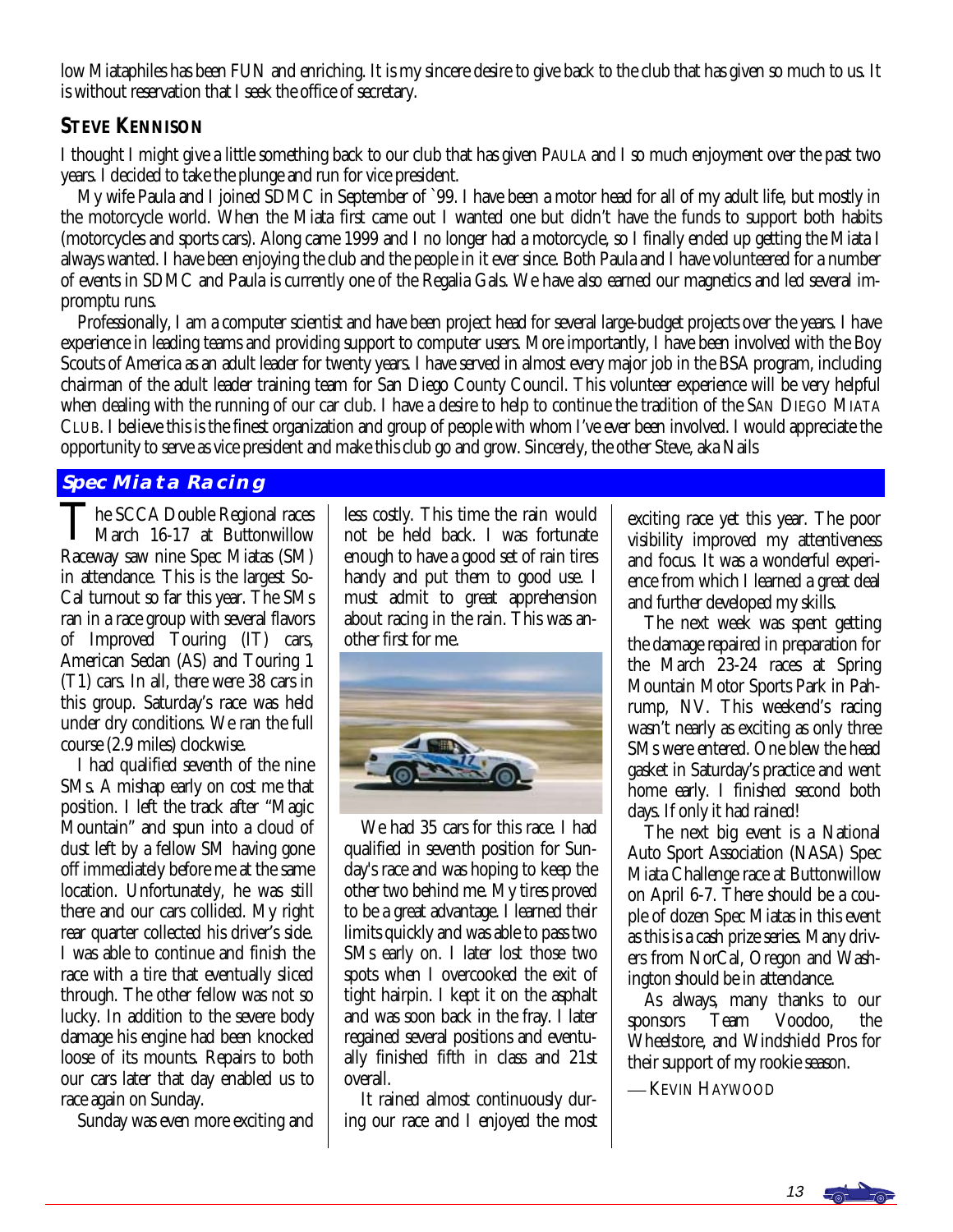#### **Tech articles**

### A Q&A on Roll Bars & Roll Bar Padding

You may have heard that in Feb-I ruary an SDMC member was killed in a Miata rollover. It was a one car, low speed (apparently less than 40 mph) rollover accident. The driver survived with severe head injuries. The passenger was killed instantly. The '01 Miata had no roll bar. The accident did *not* happen on an SDMC event. They were just out enjoying the day.

 As a result of this incident, there has been a lot of discussion, both on and off the SDMC e-mail list, about roll bars, roll bar padding, etc. Here is some information on roll bars and padding if you are interested in getting a rollbar.

*This information is purely for educational purposes. No other intent should be inferred.* 

 *EDITOR*

**Q:** Could a roll bar have prevented this fatality?

**A:** In this instance, both occupants in their lap and shoulder belts, most likely would have been protected by the roll bar. Most rollover accidents result in the car resting on (or striking during the incident) the roll bar and nose of the car, with the windshield frame partially collapsed. Hard Dog (a leading roll bar manufacturer) has several photos showing this on their Web site ([http://www.bethania-garage.com/](http://www.bethania-garage.com/miata.htm) [miata.htm](http://www.bethania-garage.com/miata.htm)).

**Q:** What does a roll bar actually do? I thought they were just to keep the car off your head.

**A:** Roll bars serve several purposes in Miatas. They look really cool, to some people. They add an additional structural member, making the body structure stiffer. They keep the car from crushing you in a roll-over accident. Windshield frames are required to support only the weight of the car, not

the force of a roll-over impact. Honda, Mercedes Benz, Audi, and Porsche all have roll bars built into the structure of their sports cars. Mazda relies on the aftermarket to fill this need.

**Q:** If they're so good why can you autocross without a roll bar?

**A:** Autocross-style racing, despite the title, is far safer and generally done at lower speeds than driving the same car on the street. Most racing regulations actually serve to reduce the potential top speed of the competition. Autocross will never result in contact with another car. Inferring safety factors from one driving situation to the other is not an accurate comparison.

**Q:** What is the purpose of roll bar padding?

**A:** In an accident your head could come into contact with the hard steel roll bar. SFI 45.1 certified padding collapses in a controlled manner, spreading the energy of the contact over a longer period of time and a larger area. Imagine a crash helmet inside-out on the bar.

**Q:** Roll bar padding is like a crash helmet? How?

**A:** The purpose of both helmets and padding is to redistribute and dissipate the force of any impact. The SFI Foundation ([www.sfifoundation.com](http://www.sfifoundation.com)), based in Poway, is the world standard for specifications used to design and manufacture motorsports-related safety equipment. The SFI 45.1 specification for roll cage padding was developed using an unprotected head model (like yours), and allows the measurement of impact using several scales and indices. The testing methods for both padding and helmets are quite similar. An instrumented headform is dropped at controlled rates into a "steel anvil." Wearing a helmet, the headform records G-forces transmitted through the helmet. Used bare against the padded "anvil," the headform records the padding's performance.

**Q:** That SFI stuff feels hard. Shouldn't it cushion my head?

**A:** It feels very firm to the touch. however, while roll bar pads that pass the SFI specification may feel too hard to cushion a blow, they need to be that firm to absorb the higher-energy impacts associated with head injuries.

**Q:** Can you get hurt even with padding? How about a rear-end collision? **A:** Of course you can. Every automobile accident is different and they all involve some amazing forces. The only time your car is perfectly safe, it's sitting on your driveway. Most Miata owners will never have an accident, or come into contact with their roll bar. In an upright car, the seating position, air bag and seat belts should be enough. Obviously a roll bar can be a contact point, but it's there to keep the upside-down car off your upsidedown head. And while rear end collisions are the easy visual scenario for roll bar contact, it can happen in any accident. On the street, where you will not be wearing a helmet and racing harness, quality padding of the roll bar will minimize the effect of your head striking this contact point.

**Q:** What is all this safety going to cost me?

**A:** There is an old racers saying: "Your helmet should cost at least as much as its contents is worth." With that in mind a padded roll bar seems to be a bargain. Quality roll bars start at about \$250. SFI 45.1 padding is about \$40 from Summit Racing ([www.summitracing.com](http://www.summitracing.com)). Dave Turner Motorsports will install any bar for \$150.

14 ര<sup>ക</sup>ക്